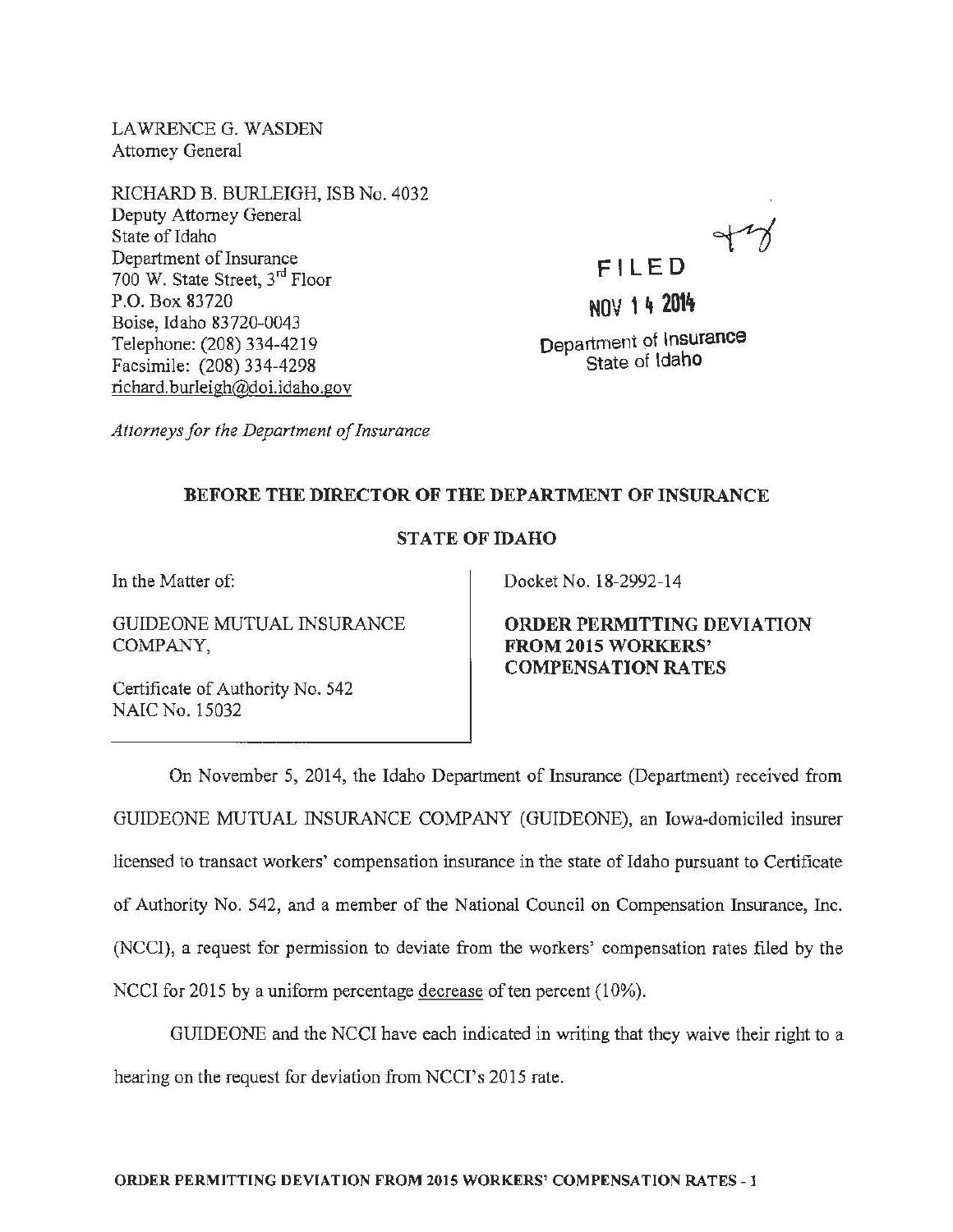The Department's Director (Director), having reviewed and being fully apprised of GUIDEONE's request to deviate from the Idaho workers' compensation premium rates filed by the NCCI for 2015, and the requirements of Idaho Code § 41~1614, has determined that the requested rate deviation is justified.

NOW, THEREFORE, IT IS HEREBY ORDERED, pursuant to Idaho Code§ 41~1614, that GUIDEONE's request to deviate by a uniform percentage decrease of ten percent (10%) from the workers' compensation rates filed by the NCCI for 2015, exclusive of terrorism rates, is GRANTED. This deviation from the Idaho workers' compensation premium rates filed by the NCCI for 2015 shall take effect on January 1, 2015, and shall remain in effect for one year from that date unless terminated sooner with the approval of the Director.

DATED this  $\frac{14}{14}$  day of November, 2014.

STATE OF IDAHO

DEPARTMENT OF INSURANCE WI

Director